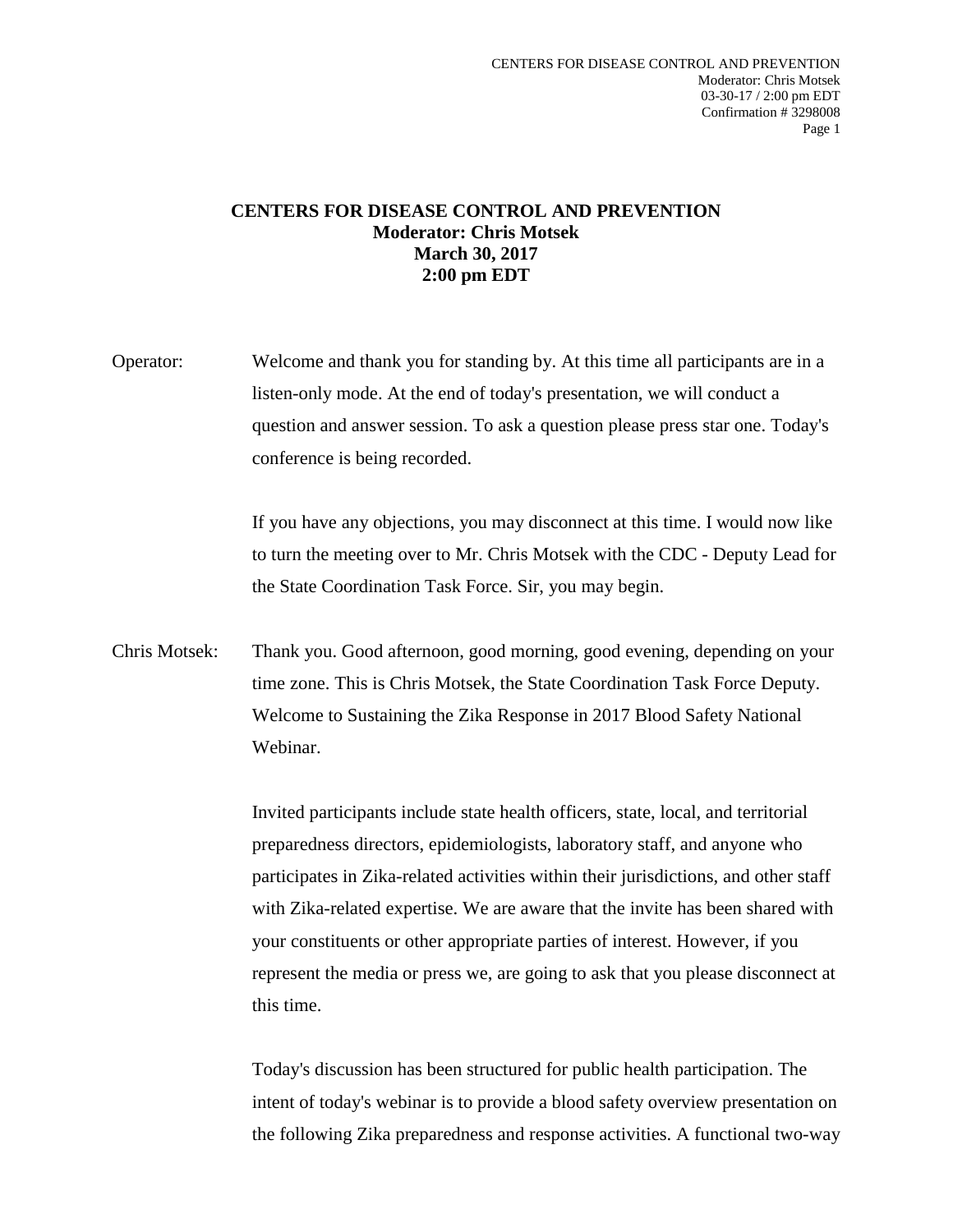discussion will follow. Following this webinar, one remaining session will follow this afternoon - that is the medical investigations team, which is scheduled from 3:30 to 4:30 Eastern Daylight Time.

Please keep in mind we will continue to update our guidance as we learn more through research. After today's question and answer segment - if you have additional questions, please feel free to email us at preparedness@CDC.gov. That's preparedness@CDC.gov.

Today Koo Chung will be the subject matter expert representing the Blood Safety Task Force. Koo is a health scientist with the Blood, Organ, and Other Tissues Safety Office within the Division of Healthcare Quality Promotion. He's been with the BOOTS office for six years and has been working on the Zika response Blood Safety Task Force since June 2016. Koo.

Koo Chung: Good morning, good afternoon. Again, my name's Koo Chung with the Blood Safety Task Force, and today we'll be discussing a little of information about the Blood Safety Task Force and our response in 2017. Next slide.

> So again, I'll be discussing a little bit of Zika virus background. I'll probably move through these slides pretty quickly. But once we get to the bulk of the blood safety content - which is the background on blood organ and tissue collection screening as well as blood donor screening - we'll take a deeper dive there. And at the end we'll also have a Q and A session.

> Joined with us today during the Q and A session are a representative from Roche and Grifols who are the IMD holders for Zika. Next slide. So again, a little background on Zika virus. Next slide. Okay. So you know as we know, Zika's spread primarily through *aegypti* and *albopictus*. Many people infected with Zika won't develop any symptoms or have very mild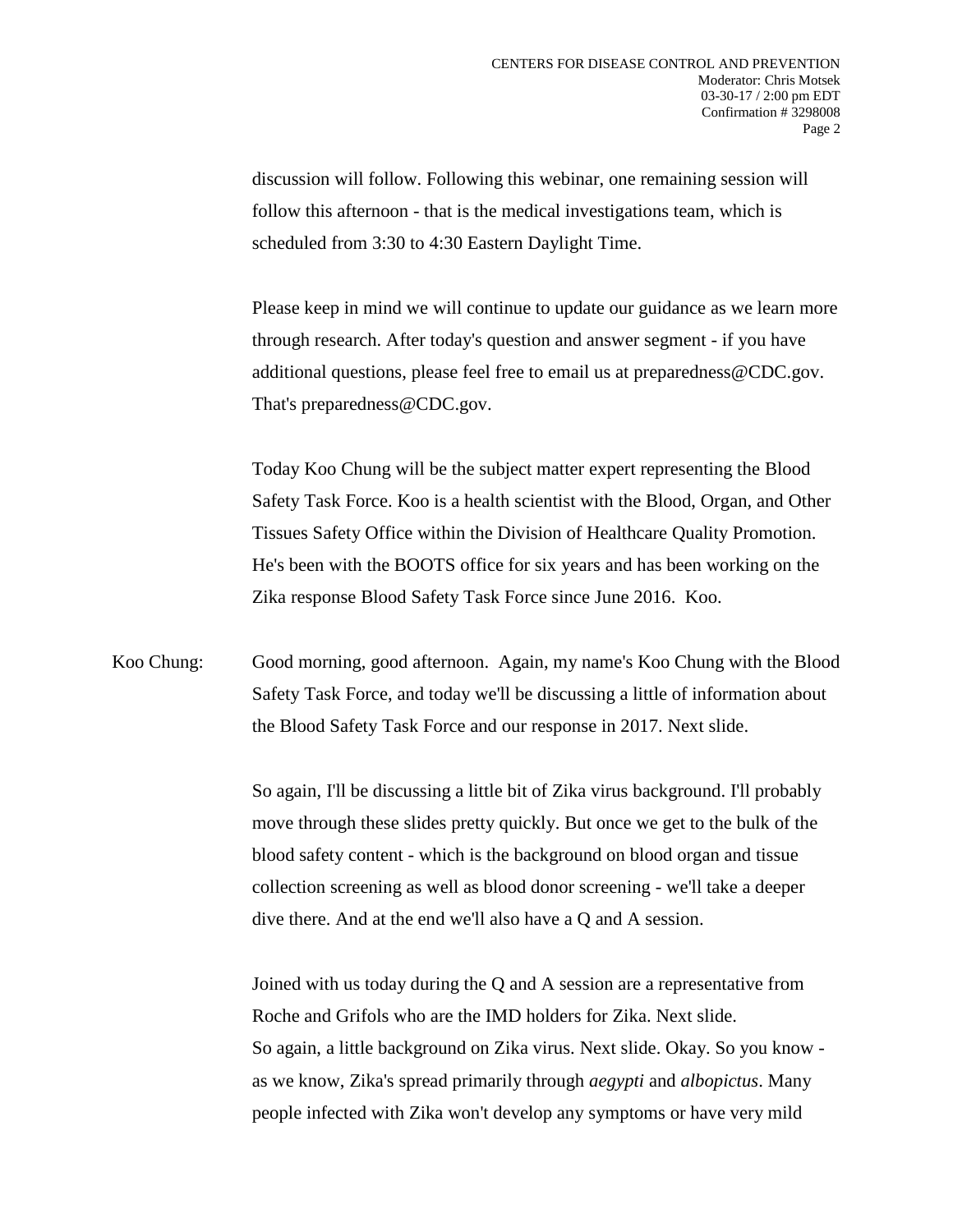symptoms. And Zika is particularly important during pregnancy because of its cause of microcephaly and other severe brain defects. Next slide.

So before 2015, Zika outbreaks occurred in Africa, Southeast Asia, and the Pacific Islands. And currently, outbreaks are occurring in many other countries and territories. This map you see to the right - the URL will take you to this map - is an interactive, is a new interactive map of areas at risk for Zika virus.

You can scroll your mouse over these areas and more information will be available about that country. I highly recommend that you guys visit this new map. It's pretty good. Next slide. So this is Zika virus in the US as of March 2017. Again, the URL at the bottom. This map is updated on a weekly basis at that web address and includes information about the number of Zika virus diseases reported by state. The darker colors obviously meaning more cases than the lighter colored ones.

I'd like to point your attention to the Puerto Rico map; the Puerto Rico island which is dashed. There is widespread - which includes a widespread local vector-borne transmission. And if you look at the very tip of Florida as well as the southern tip of Texas you'll see a hashed little area. These are limited local vector-borne transmissions that are occurring in the continental United States. Next slide.

So as we know Zika is spread through mosquito bites. And you know, the most important bullet on this slide is that Zika may be spread through blood transfusions. And there have been reported cases of blood transfusion transmitted Zika virus through platelet transfusions in Brazil. Next slide.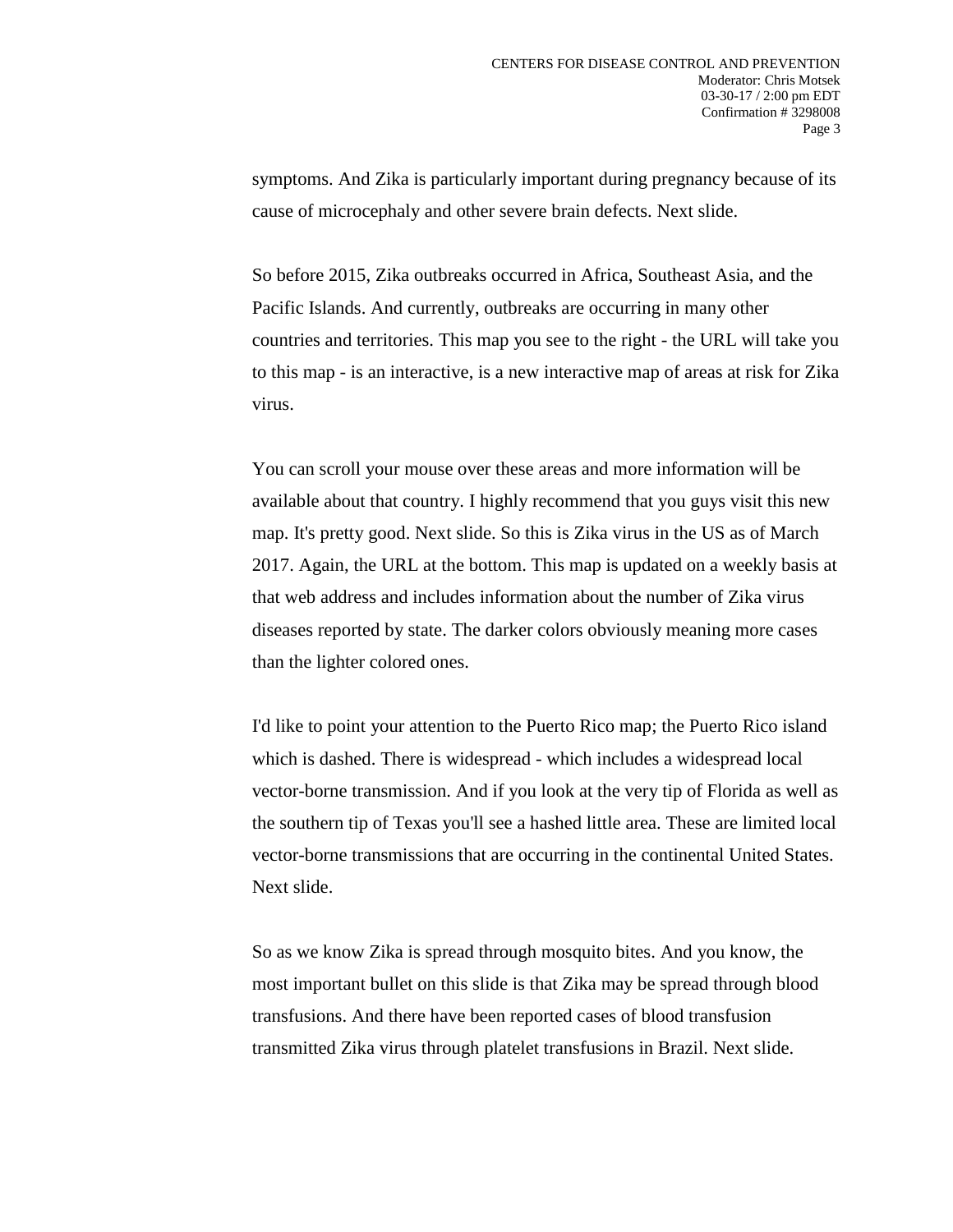Again, some more information about the mosquitoes. You know, important to note here are that they live in and live in and around homes, as well as they're aggressive day and night time biters, which is different from other mosquito vectors. Next slide. These two maps represent the estimated ranges for *albopictus* and *aegypti*. *Aegypti* being in blue and *albopictu*s in green. So these maps have been updated from a variety of sources that CDC collects.

And these maps represent our best estimate of the potential range of *aegypti* and *albopictus*. These maps are not meant to represent risk for the spread of disease. Again at the bottom of the page is where you can find these maps on our website. Next slide.

So Zika clinically - the clinical presentations of Zika like we - I mentioned earlier - are usually very mild. But some of the most common symptoms are fever, rash, arthritis, conjunctivitis, and other symptoms such as muscle pain and headache have also been reported. Fatalities are incredibly rare, and severe diseases also are pretty uncommon. Next slide.

So, other modes of transmission; obviously it's been heavily reported that Zika can be transmitted sexually but - as I mentioned previously - through blood transfusions as well. It's possible for transmission through breast milk and organ and tissue transplantation as well. Next slide.

So now I'm going to go into a little more detail about blood, organ, and tissue collection and screening. Next slide. So we'll begin with a little bit of background into blood, organs, and tissues. Not everybody's incredibly familiar with these products. So for blood - blood can be collected in two separate ways - either as whole blood or as apheresis.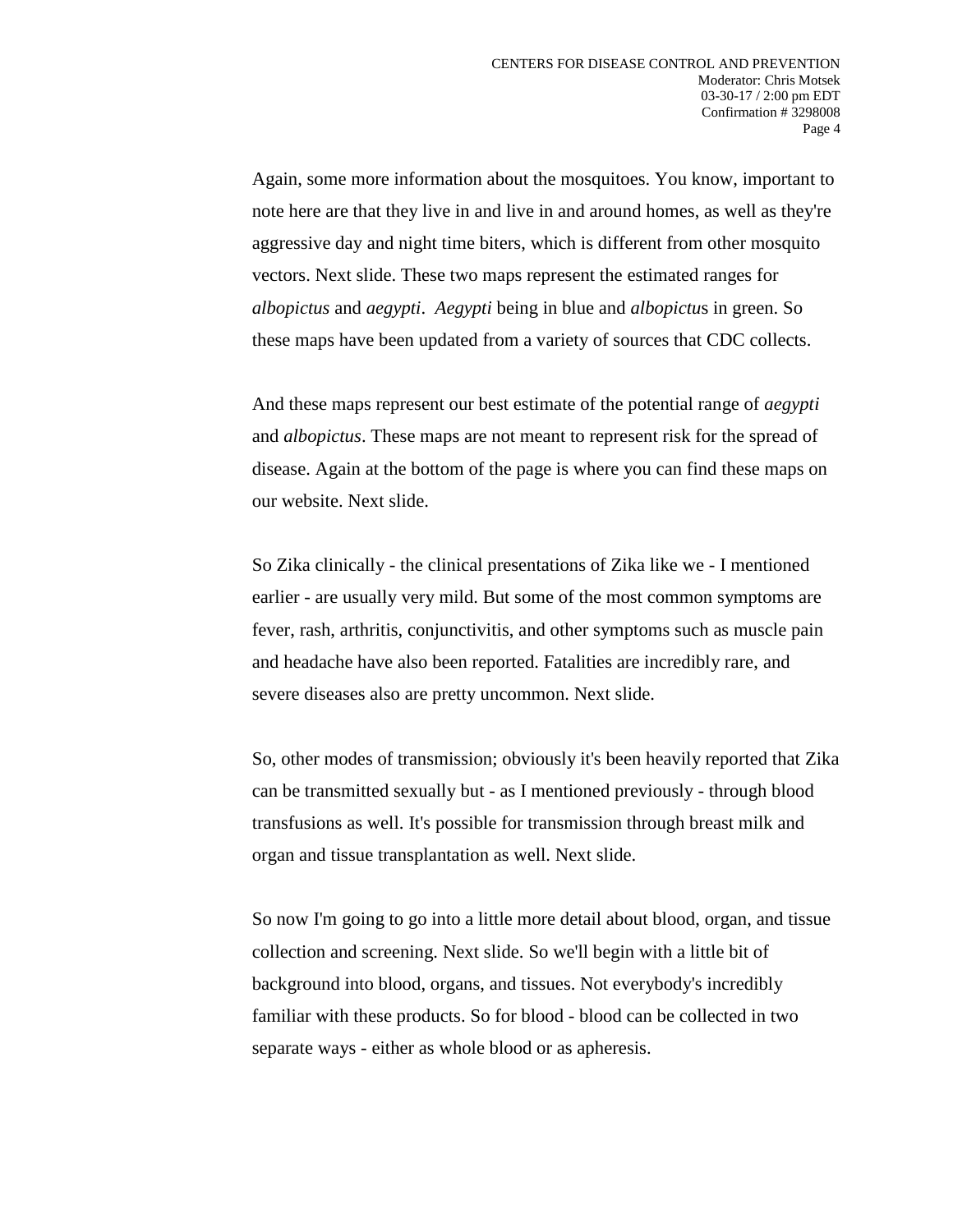Whole blood is what you would think of when you go to a blood center and, you know, you donate a pint of blood. Apheresis is where they collect a specific component of your blood and return the rest of it to your body. This the whole blood can then be spun down into separate product types as well, for example, red cells, platelets, and plasma. Whereas, for example, in apheresis, we specifically only collect red cells, or platelets, or plasma and return the other components back to the body.

Screening for blood has been conducted for - well - for hepatitis B and C, HIV, HTLV, Syphilis, West Nile virus, and now Zika. Next. So human cells, tissues, cellular, and tissue-based products - or HCT/Ps are products such are corneas, bone, skin, heart valves, HPCs, reproductive tissues, and others. Generally, we just call these tissues - just to make it a little bit easier. And very similarly to blood, screening for these products are hepatitis B and C, HIV, HTLV, Syphilis, CMV, chlamydia, and gonorrhea.

And of note, Zika is not included for screening in tissue. Currently there are no screening assays available for screening or testing tissue products. Solid organs are products such as kidneys, hearts, livers, and so on and so forth. Next slide.

So specifically related to blood safety, there have been no reported Zika virus transfusion-transmitted cases in the United States. But, as I previously stated, there have been probable Zika virus transmission cases in Brazil. The US FDA issued industry guidance in February 2016 and revised these guidance in August 2016.

The revised guidance states that blood collection centers in all states and US territories should perform Zika screening on all donations using a screening test authorized for use under an FDA investigational new drug - or IND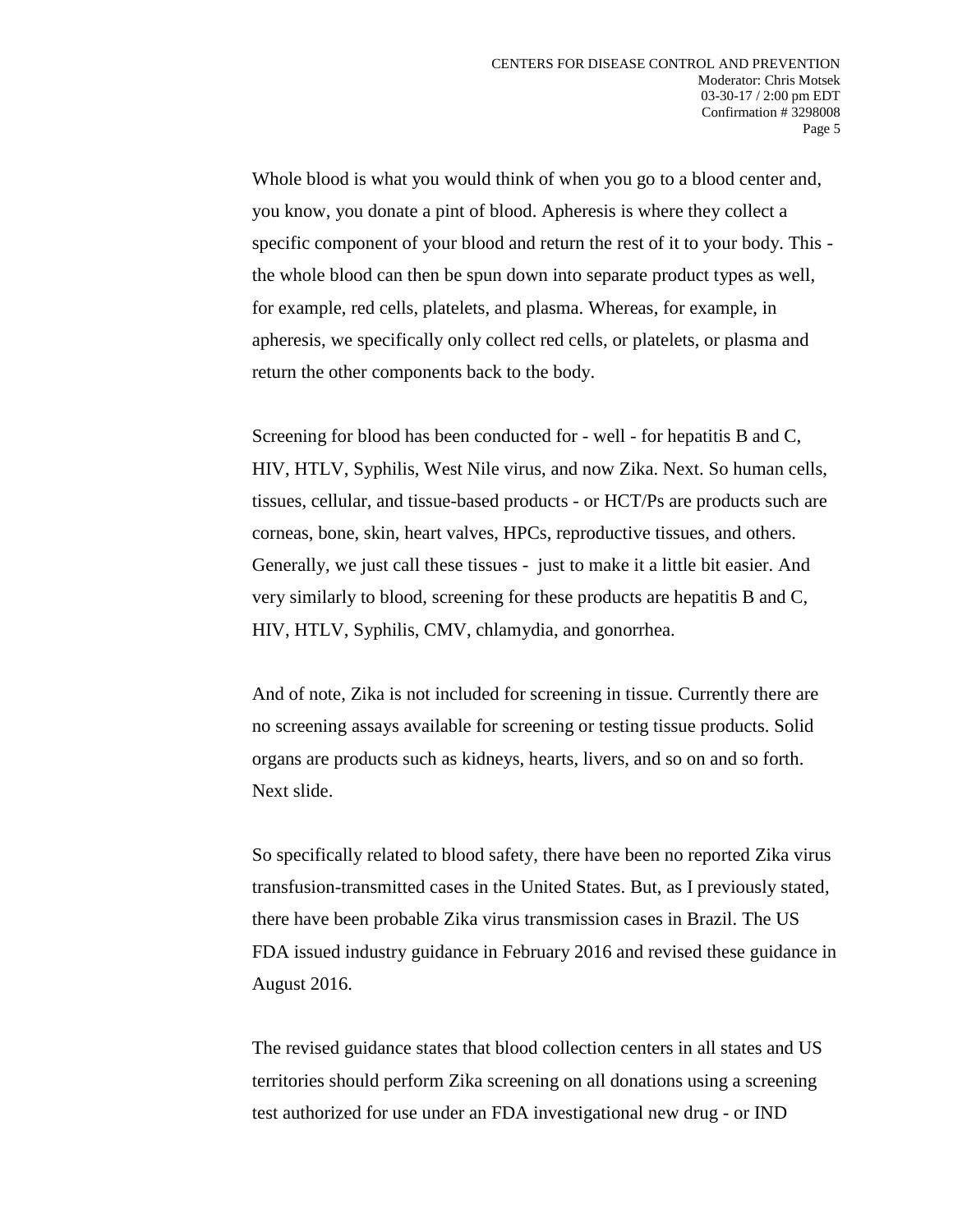application, or with a licensed test when it's available; or use an FDAapproved-pathogen-reduction device for plasma and certain platelet products. You can find detailed, the full guidance, at the links below. Next slide.

So this is a screenshots of our blood and tissue safety website. Here we have some very basic information about what we know about Zika virus and about blood screening and Zika. And at the top of the page you see two grey boxes: blood and tissue collection centers and areas at risk.

The Blood and Tissue Collection Centers box will lead you to a page where there are links to several guidances and other information related to and useful for blood and tissue centers. And the Areas at Risk page takes you to a page where we designate, for the purposes of blood and tissue safety intervention, areas at risk for Zika virus. That website, the web address is provided below. Next slide.

So again, once you click that Areas at Risk button, it takes you to this page. So the areas listed under Areas of Active Transmission in the US can defer from those issued for travel guidances because of additional concerns about potential risk for blood and tissue safety. So if you look about halfway down that page, there's Areas of Active Transmission in the United States.

And then just below that, you'll find the following are areas of active transmission of Zika virus in the continental United States for the purposes of blood and tissue safety intervention. And under that, we list Miami-Dade County and Cameron County in Texas as areas of potential active transmission for the purposes of blood and tissue safety. You can find this website directly at that link posted below. Next slide.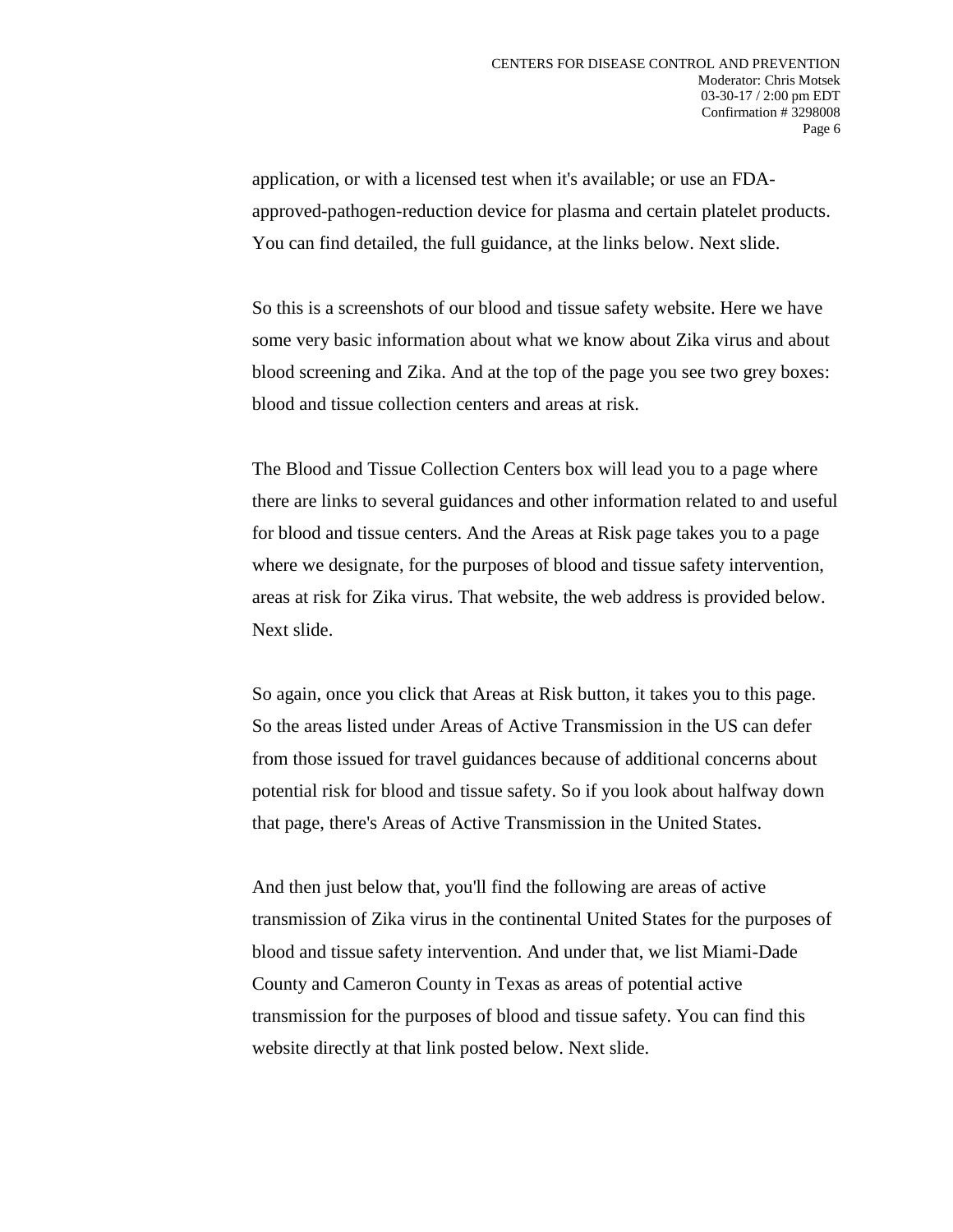So where we showed you the map previously for the continental United States with the color gradient depicting the intensity or the number of cases by state, just under that map is this table that defines local laboratory-confirmed symptomatic disease cases and presumptive viremic donors reported to ArboNET by states and territories. This is also updated on a weekly basis, and this is updated as of March 22, 2017.

As we can see, symptomatic disease cases in the United States have reached 5,158 cases, whereas presumptive viremic donors in the United States have reached 43. We break these down by state as well. So you can see that Florida has reported 26 cases of presumptive viremic blood donors, whereas they have reported 1,109 symptomatic disease cases. Again, you can find this table at the web link below. Next slide.

So for tissue safety, currently tissue screening is not available outside of research settings. Tissue donors are screened for Zika factors. Tissue donors are screened for Zika - for risk factors for Zika virus using questions that include residence in and travel to areas of active transmission. You can find more recommendations regarding recommendations for living donors and for non-heart beating/cadaveric donors in FDA's March 2016 guidance. You can find the full guidance at the link below. You can also find this information on our website. Next slide.

So for organ safety -no Zika guidance has been issued by the Health Resources and Services Administration, or HRSA, who oversees organs. But the Organ Procurement and Transplantation Network, or OPTN, issued a statement on Zika virus in July 2016. You can find details about that July 2016 statement at the address, at the web address below. For questions specifically related to organ safety, please contact our functional box at eocevent281@CDC.gov. Next slide.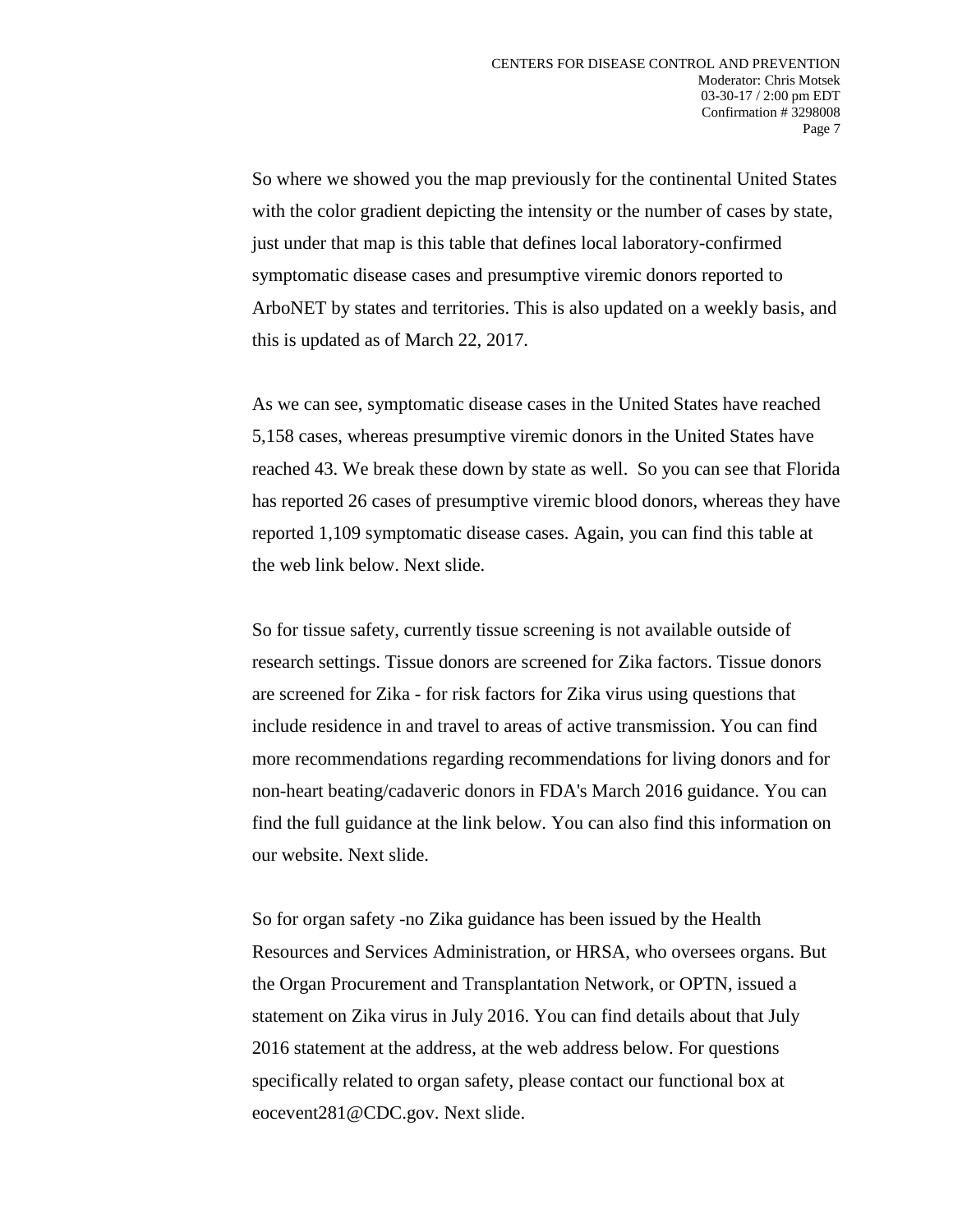So, now we're going to dive a little bit deeper into blood donor screening. Next slide. So this - so FDA authorized two INDs, or investigational new drug applications, for screening donated blood. The first being Roche Molecular Systems, also known as the cobas Zika test. It was authorized for use on March 30, 2016, and it began with screening donations in Puerto Rico, and now includes continental United States as well. The 'cobas Zika test'- I just simply call it the Roche test - is for individual donation testing only.

The Grifols Diagnostic Solutions, Inc has the Procleix Zika virus assay test. This was authorized for use on June 20, 2016. Focusing on Southern United States, which now also includes all donations from CONUS as well, . The Grifols test uses a combination of pools: 16 donations in a pool and individual donation testing. However, pool screening was discontinued as of December 11, 2016. Next slide.

We're going to get into a little bit more about the testing algorithms for the cobas or Roche assay. So here I've created a little flow through, a flow diagram, to help describe the cobas Zika test. So when a donor comes in to donate, a sample is collected and that sample is then screened using the cobas Zika test.

If that cobas Zika test is reactive, that same sample that is collected is repeated on cobas twice as well as a simulated mini-pool, where that sample is diluted one to six and re-run on the Zika cobas test. Simultaneously, that sample is shipped to BSRI, or Blood System Research Institute in San Francisco, where confirmatory testing is performed.

The confirmatory testing includes the CDC Trioplex NAT assay as well as the CDC MAC-ELISA, which includes IgM and IgG serology. Next slide.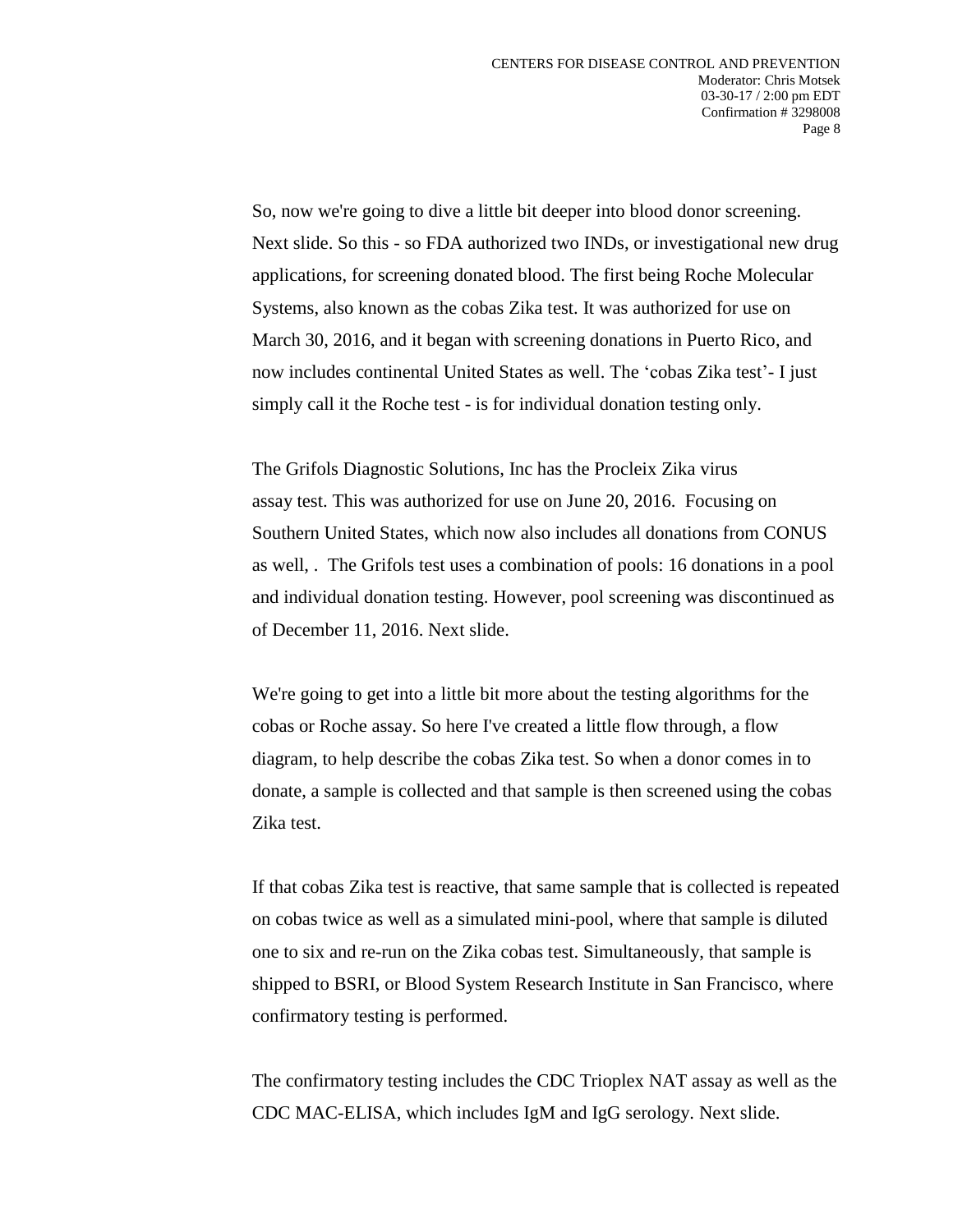So for the first follow up, which a sample is collected, usually within two weeks of the index donation, the sample is collected. The cobas Zika test is rerun. But in this scenario, during the first follow-up, the repeat cobas Zika test times two as well as the simulated mini-pool are not performed. However, the sample is shipped to BSRI for confirmatory testing using the CDC Trioplex as well as the CDC MAC-ELISA. Next slide.

So on second follow up, samples are collected within two to eight weeks after the index donation. Again similarly, once the sample is collected, the cobas Zika test is performed. A repeat cobas times two and the simulated mini-pool are not performed, however that sample is shipped to BSRI for confirmatory testing - again the CDC Trioplex and the MAC-ELISA. Next slide.

So these are examples of how this cobas Zika test might look for a donor. So for example, let's start with donor number one, which was tested at lab A. The cobas Zika repeat tests were nonreactive. These are all assuming that these were - the index donation was reactive.

So, let's say donor one sample was collected. The index donation tested reactive for cobas Zika. It's then the repeat tests are performed, and those are nonreactive on both repeats. The simulated mini-pool is also non-reactive, and the CDC Trioplex, or the alternative NAT is also non-reactive; and the Zika MAC-ELISA, IgM, and IgG also - are also nonreactive. In that scenario, so, donor number one would be considered a false positive according to the testing algorithm.

So let's move down the list a little bit and look at, for example, donor number three. So again, this donor tested index reactive at lab C. The repeat tests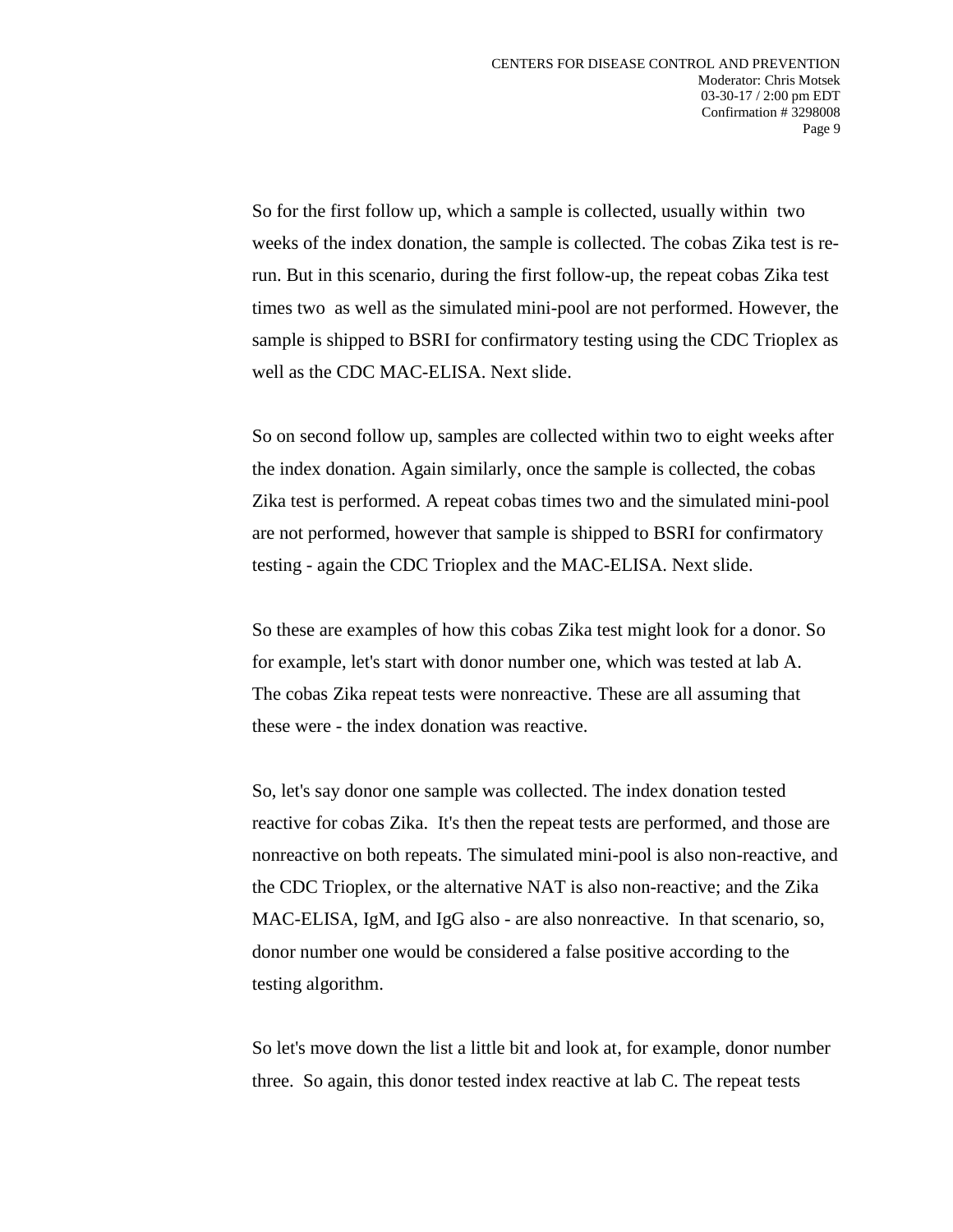were both reactive. The simulated mini-pool was also reactive. The alternative NAT was reactive; IgM was equivocal and IgG was positive.

In this scenario, we would consider donor number three a confirmed positive Zika donor. So through the rest of this table, all of the bold donors are donors where these would be considered confirmed positive donations. Next slide.

This map represents testing laboratories in the United States that are currently using the cobas Zika test. As you can see, it's widely distributed across the United States. And all of the ones that you see on the right hand side that say the purple stars rather - the ones that say on or before 11/18, all of these blood centers are now using the cobas Zika test within their blood centers. Next slide.

Next, we're going to get into a little bit more with the Grifols donor screening assay. Next slide. So this - for an index donation very similarly - a donor comes in to donate, a sample is collected, and the Procleix Zika virus assay is performed.

At the same time, that's a sample that was collected would be repeated for/on the Procleix Zika virus assay either twice or in triplicate. That sample would then be shipped to BSRI or Wadsworth depending on the collection agency, and confirmatory testing will be performed on that sample as well.

So, confirmatory testing under the Procleix assay is the CDC Trioplex on red cells, the CDC MAC-ELISA - IgM and IgG. And, if IgM positive on the MAC-ELISA, neutralizing antibody testing is also performed. And lastly, the CDC Trioplex assay is also performed on plasma.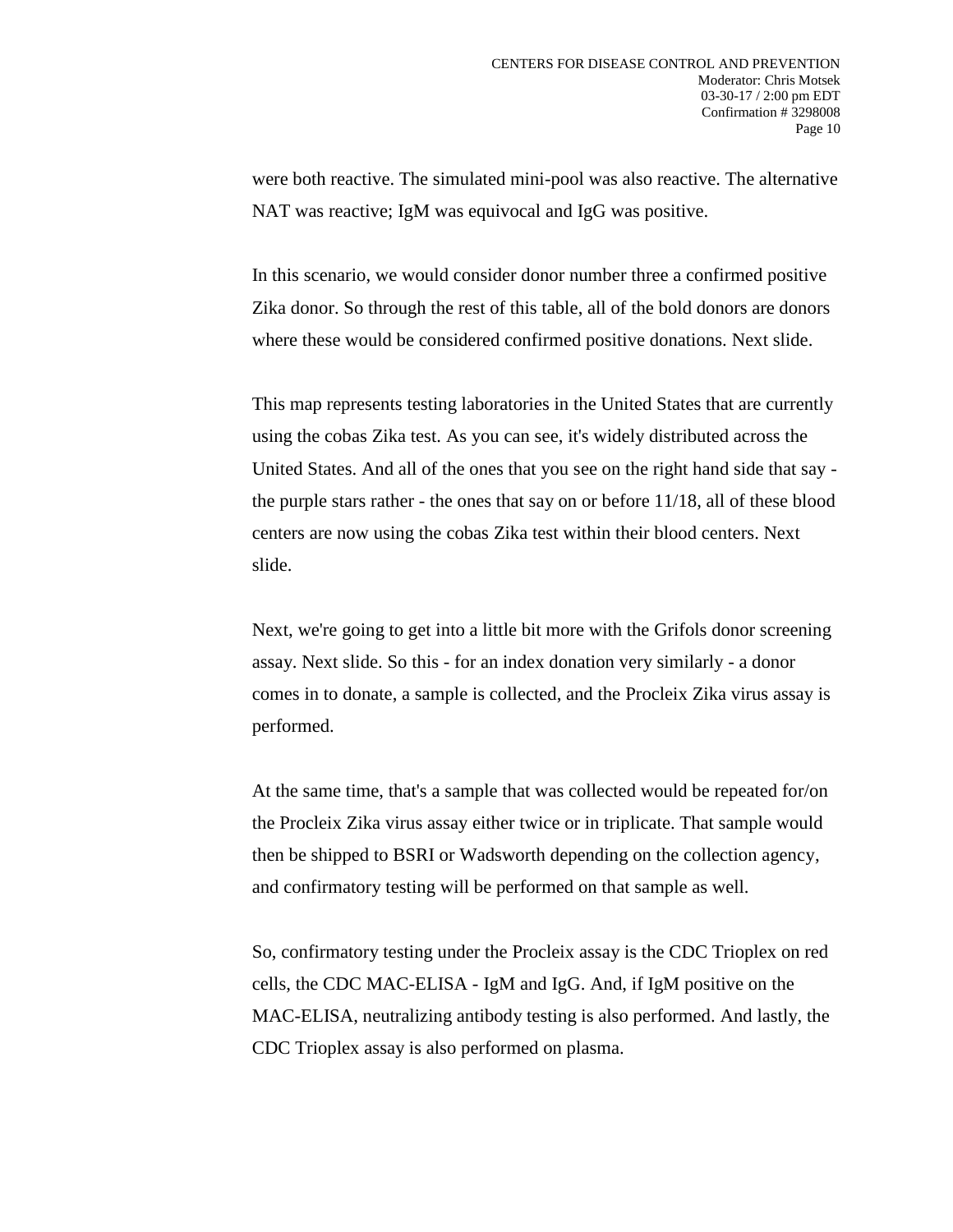So the difference here is that, you know, some blood centers will only do the Procleix Zika virus assay in duplicate, and some will do it in triplicate, and that just depends on the blood center that the donor donated at. Okay. Next slide.

So, the first follow-up is collected approximately seven days after the index donation. And once that sample is collected, the Procleix Zika assay is run again, but the repeat assays are not performed on follow-ups. Instead, that sample is then shipped to BSRI or Wadsworth, and confirmatory testing is performed. So that would be again the CDC Trioplex on red cells and plasma, as well as the MAC-ELISA and, again if IgM positive, neutralizing antibodies testing will also be performed. Next slide.

Additional follow ups for the Procleix assays is a little bit different from the Roche, so approximately every week until the donor is Zika nonreactive, and IgM positive confirmed or neutralizing antibody and/or IgG seroconversion, or NAT and serology results are nonreactive. So for additional follow ups for the Hologic/the Grifols assay, again, the repeats are not performed. But the confirmatory testing is performed, and samples are collected every week until these criteria are met. Next slide.

So here are examples - are what test results would look like for the Grifols assay. And again, all of these donors are donors that were index positive for or reactive for the Zika assay. So for example, donor one was reactive on the Zika assay as well as alt NAT or Trioplex assay reactive, serology nonreactive., and on follow-up was either Procleix, alt NAT, and/or serology nonreactive.

In this scenario, this donor, because of the alternatives NATs reactive result, would be considered a confirmed positive. Moving down the list a little bit,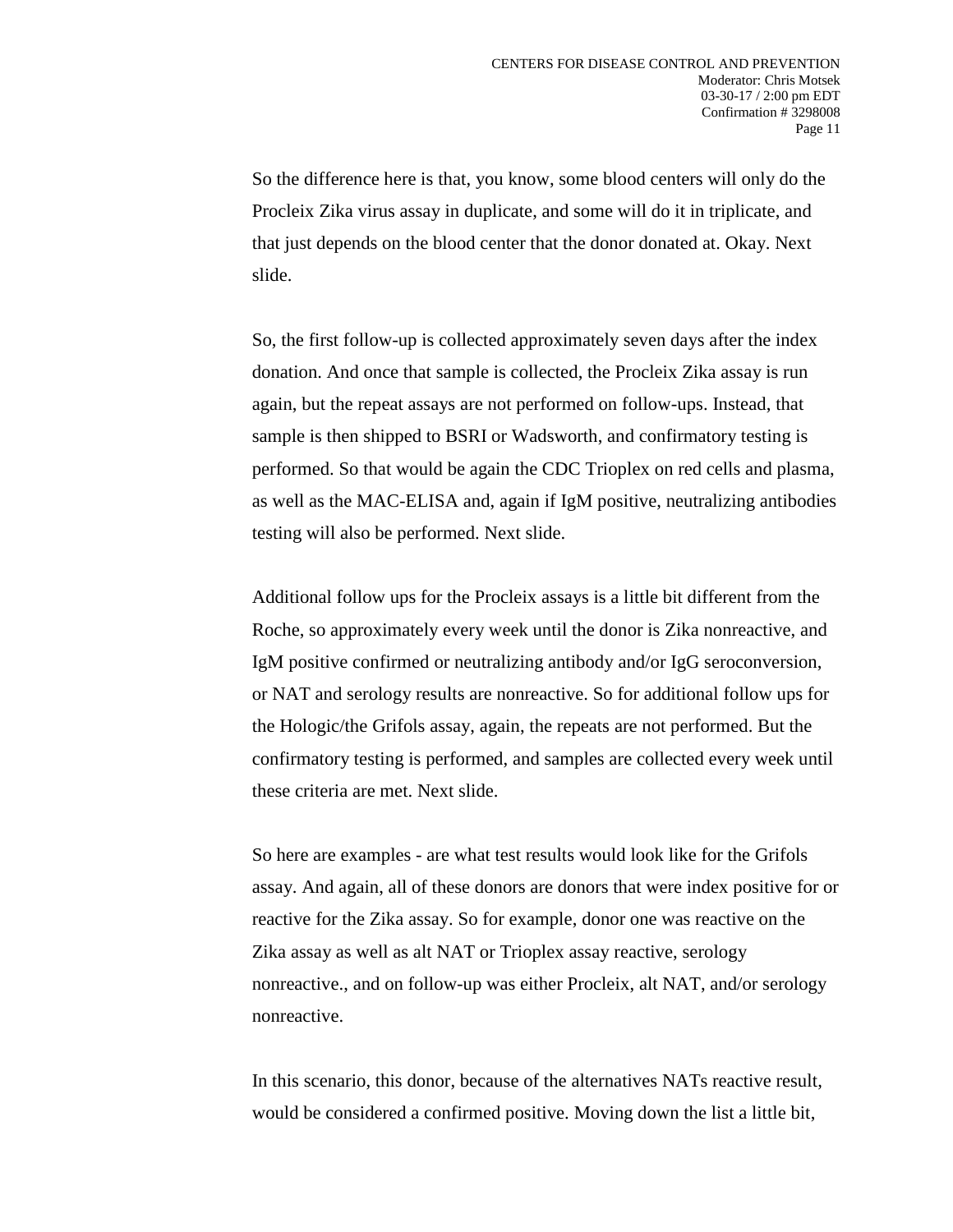let's look at number 3. So in this scenario, it was index Zika virus assay reactive, alt NAT nonreactive, serology nonreactive, and follow-up samples were all nonreactive. So the only reactive result that we have was that index donation. In this scenario, we would consider this donor a false positive.

And again, let's go through one more here. Let's look at donor number six. So donor number six was reactive on the index donation for the IND assay, nonreactive on the alternative NAT, and serology - for some reason - was missing on this donor. However, the follow-up sample was reactive for either the Zika assay, the alternative NAT, and/or the serology. In this scenario, this blood donor would be reactive. Again, the bold ones are confirmed positives and the non-bolded ones are false positives. Next slide.

So these are all of the testing sites that are currently using the Grifols assay and when they were on-boarded. So please take a look at this list. And there may be - so other states may be sending - or other blood centers may be sending their samples to any one of these blood centers or testing laboratories for Zika screening. Next slide.

So here's some key messages that I wanted to convey to you guys before we move into the question and answers. So blood donor screening is now occurring nationwide through these two assays. State health departments and blood centers or blood banks should be - should ensure that procedures are in place for sharing information regardless. I'm sorry regarding positive blood donors.

Good examples of blood centers in - and states that have been working very closely together are, for example: Florida Department of Health has a very good relationship with OneBlood, one of the largest collectors in Florida, and Texas has a really great relationship with Gulf Coast Regional Blood Center.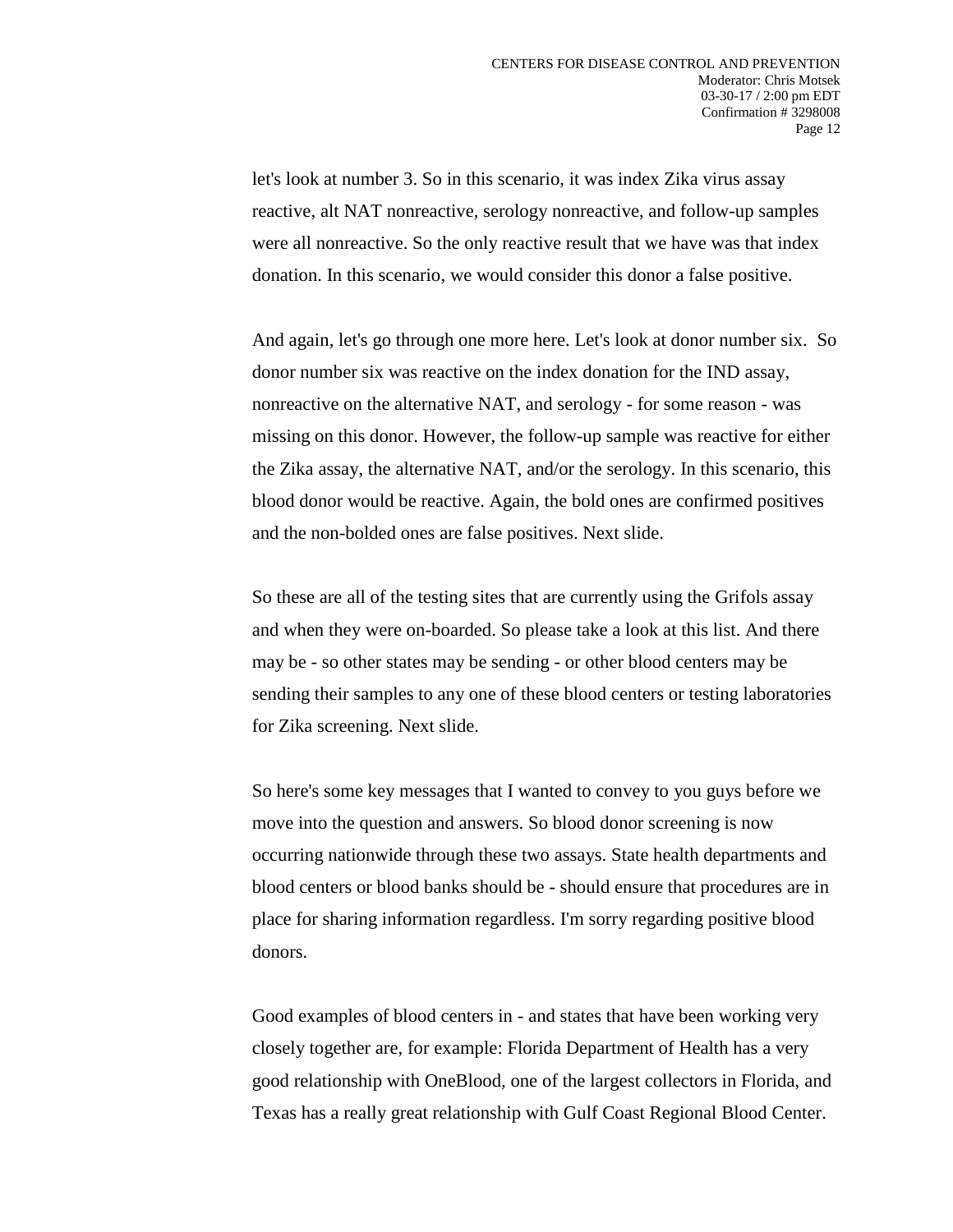So if you wanted to reach out to Florida and/or Texas to see how they've developed their relationship with the blood centers, please let me know and I can share out my contacts within the state health departments to get you guys connected.

Blood donation screening may help public health identify new areas of transmission. So this is why we think that conveying or having strong communication with state health department is important, so that the states have all of the information necessary to make determinations like this.

Next. Presumptive viremic donors should be reported to ArboNET, and with our folks in Fort Collins we've updated the ArboNET instructions for reporting blood donors. And this updated instruction was distributed by CSTE. If you have not received these updated instructions, please feel free to reach out to us at that email address, eocevent281@CDC.gov.

Again, tissue donor screening is not currently included under any of these INDs, so just keep that in mind. And state health departments and tissue banks should strengthen communication regarding Zika virus in tissue donations. Even though, in the absence of screening - in the event that screening does become available, I think it would be a really good idea for states and tissue banks to be beginning to develop this - these relationships - now so that there's a smoother transition in the future.

And very lastly, all of this information that we just discussed are available on our website. And more specifically, there is an investigational toolkit for transfusion transmitted infections at our website that could be very helpful for states that may have to do transfusion transmitted investigation. Next slide.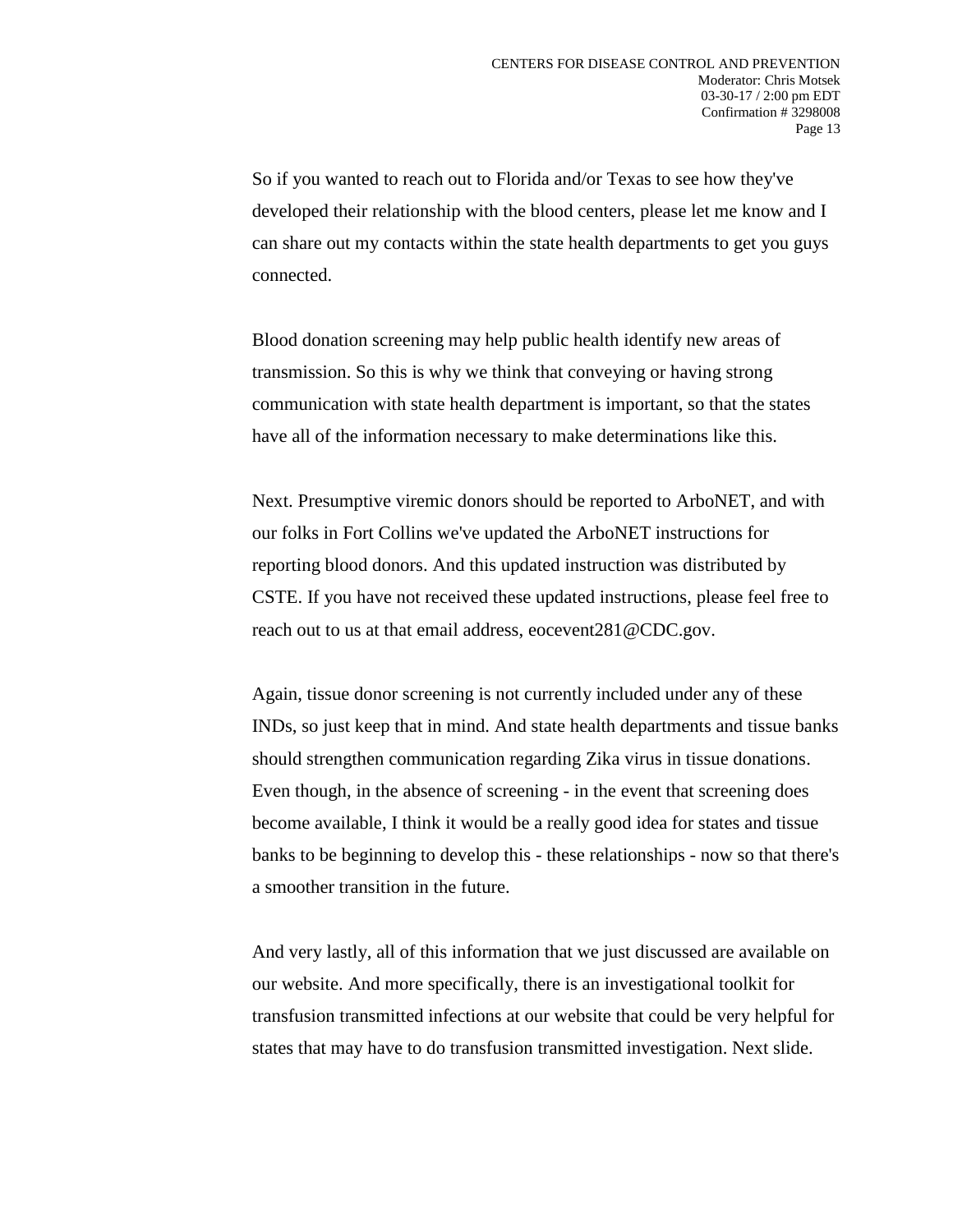So that's the end of our presentation, and I think we could go ahead and open it up for questions. And again we do have a representative from both Roche and Grifols on the line with us to help answer specific questions regarding their assays.

Operator: At this time, if you would like to ask a question please press star 1. Please unmute your phone and record your first and last name clearly when prompted. Your name is required to introduce your question.

> To withdraw your question, you may press star 2. Once again, at this time if you would like to ask a question please press star 1. One moment please for our first question. Our first question is from (Ben Chan). Your line is open.

(Ben Chan): Thanks for taking my question. I'm wondering if you can comment or are knowledgeable about whether or not there's a plan to update the tissue and solid organ transplant guidelines around Zika?

> You know, right now it's, I believe it's just, if there's been any travel in the last six months, you defer the donation. But it seems like there's a role for, you know - again, I know that's there's no (turnability)to test tissue or solid organs for Zika. But it seems like there may be a role for clinical decision making here around the risks and the benefits, and whether or not there may be a possibility to test the donor - the donor's blood for example, for - you know, PCR antibodies as a way to try and stratify risk; to have these clinical conversations and decisions around the risks and the benefits of solid organ donation.

Koo Chung: Sure (Ben) thanks for that question. So I'm, this is Koo by the way, so I'm going to go ahead and try and dissect this question a little bit. So first I'm going to start with the tissue screen - the tissue guidance.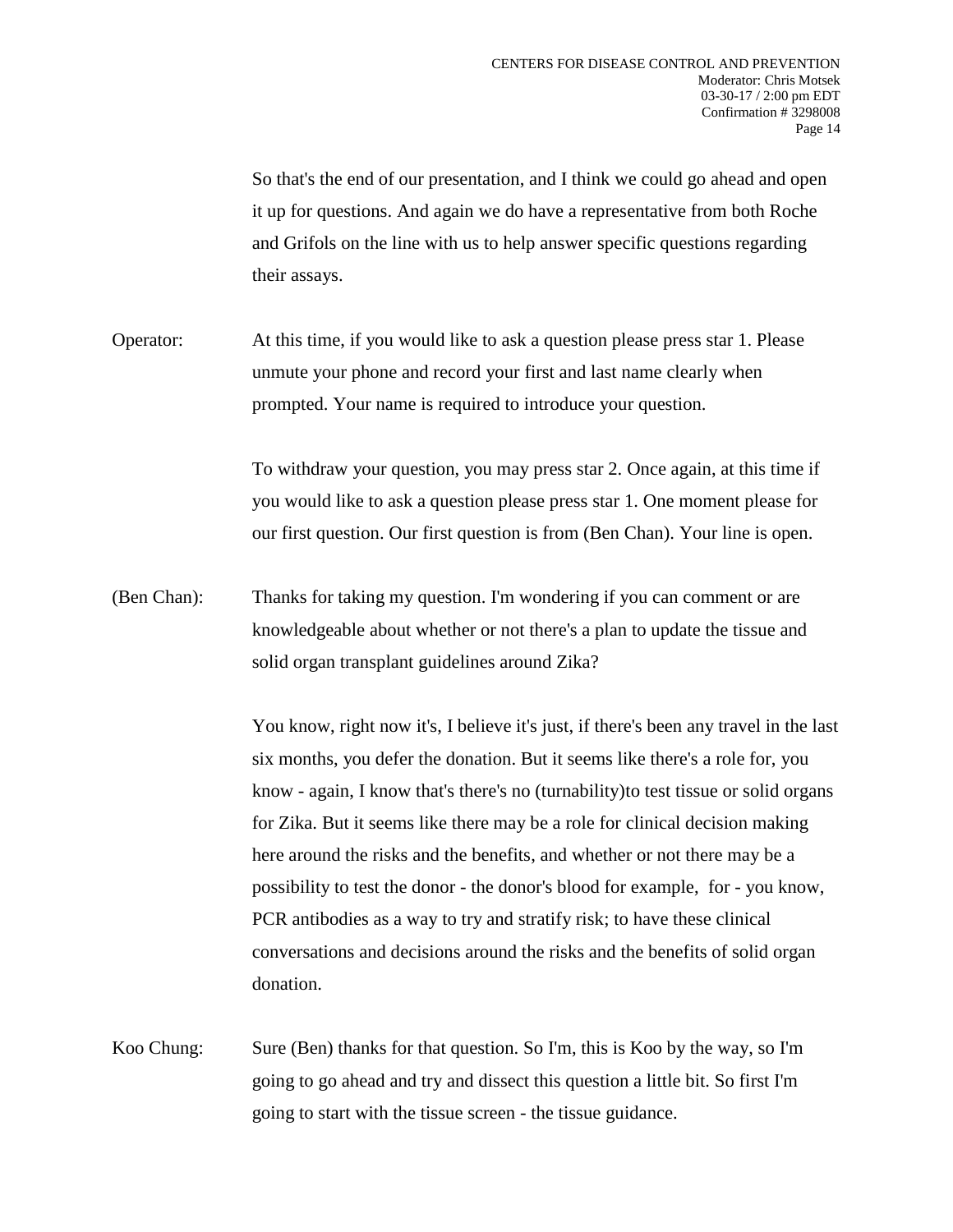So the tissue guidance, which was provided by FDA - and I believe the guidance you're talking about is the latest one that they have which is from March 2016 - and related to that, I can't speak to FDA about when they may update that guidance. But you know, you could definitely reach out to FDA to ask that question. But we don't know any information about when they may be updating that guidance.

And point taken. We do understand that there could be some value in, maybe you know, the blood screening - using the blood screening assays for the purposes of tissue screening. But again that's not currently available. As far as organ, a solid organ screening, that's actually under the purview of HRSA. And I would recommend that you reach out to HRSA related to screening of solid organs. I hope that answered your question, (Ben).

(Ben Chan): Yes, thank you. I was just wondering if you had any updated information on that, but it sounds like I need to reach out to those organizations individually. So thank you.

Koo Chung: Yes.

Operator: I'm currently showing no further questions. I would like to remind participants if you would like to ask a question at this time to please press star 1.

((Crosstalk))

Man: Can't read that.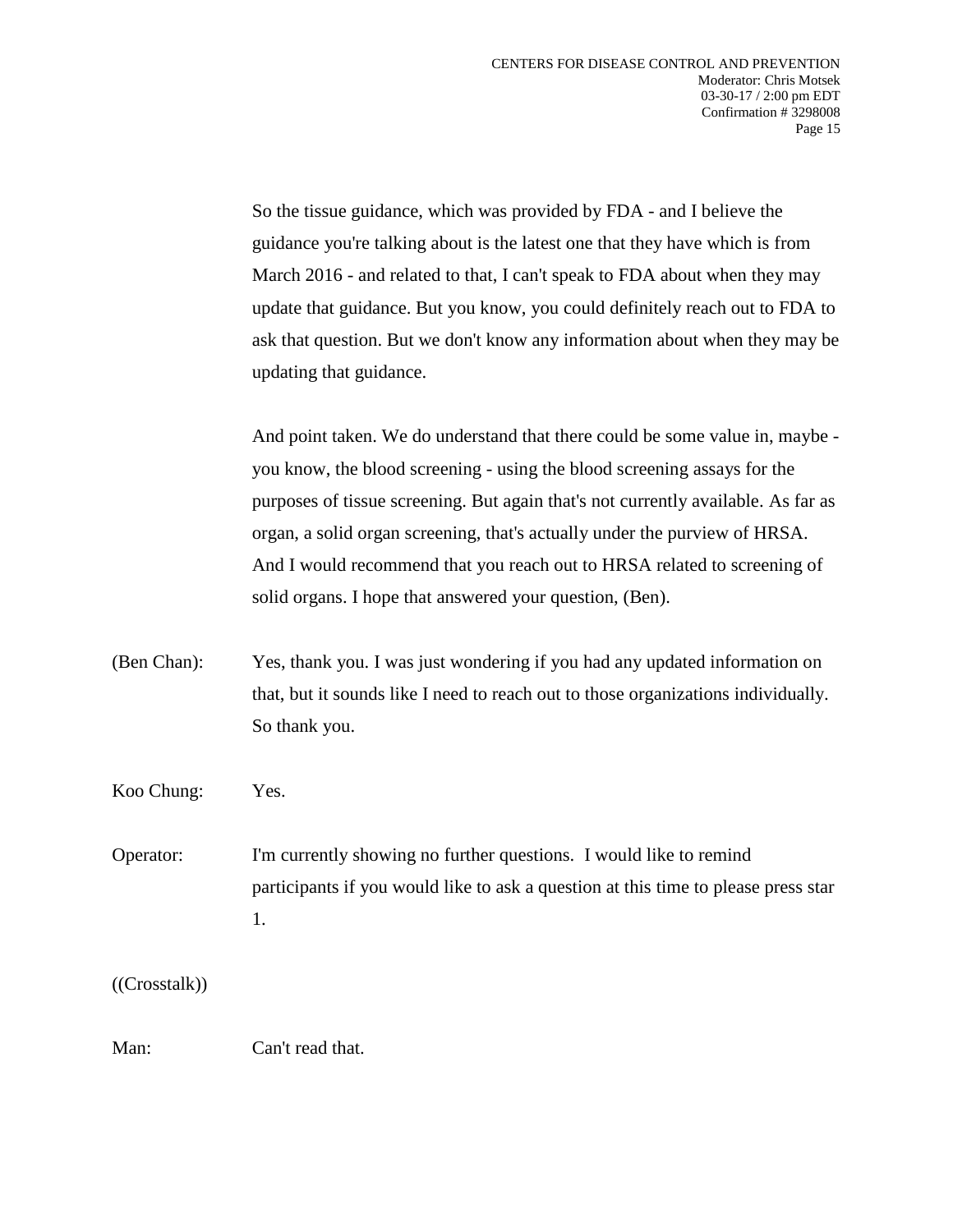- Chris Motsek: We have a question coming from a (Debbie Freeman). It says when confirmatory testing is done, at BSRI in California or Wadsworth in New York, do they report those confirmatory results back to the state of Oregon? If so, what is the turnaround time on this?
- Koo Chung: Sure. (Debbie) thanks for that question. This is Koo again. And so again, I'm going to repeat that question. When confirmatory testing is done at BSRI in California or Wadsworth in New York, do they report those confirmatory results back to the state of origin?

So Wadsworth and/or BSRI should report those and will report those results the confirmatory results --back to the blood center. The blood center should then report that back to the state. Now every state has different laws for how reporting is done within their state, so we would have to defer to the states themselves. But that information is most definitely reaching the blood center.

The second part of that question for (Debbie) was - if so, what is the turnaround time on this? That varies widely but I've, generally speaking, have seen results come back within 2 to 3 weeks for the confirmatory testing, but again, that does vary. That's on average from the top of my memory what I can think about how long it takes for results to get back. Maybe our folks from Grifols or Roche could also potentially have input on that?

Lisa Pate: Yes, this is Lisa Pate from Roche. And so, the results are reported back to the testing laboratories which also report them to the blood centers. And I believe the testing laboratories in most states are the entity obligated to report reactive results to the state testing labs.

> But because Zika is different and because, you know, time is sort of, of the essence - if you think you may have a vector concern or vector problem in a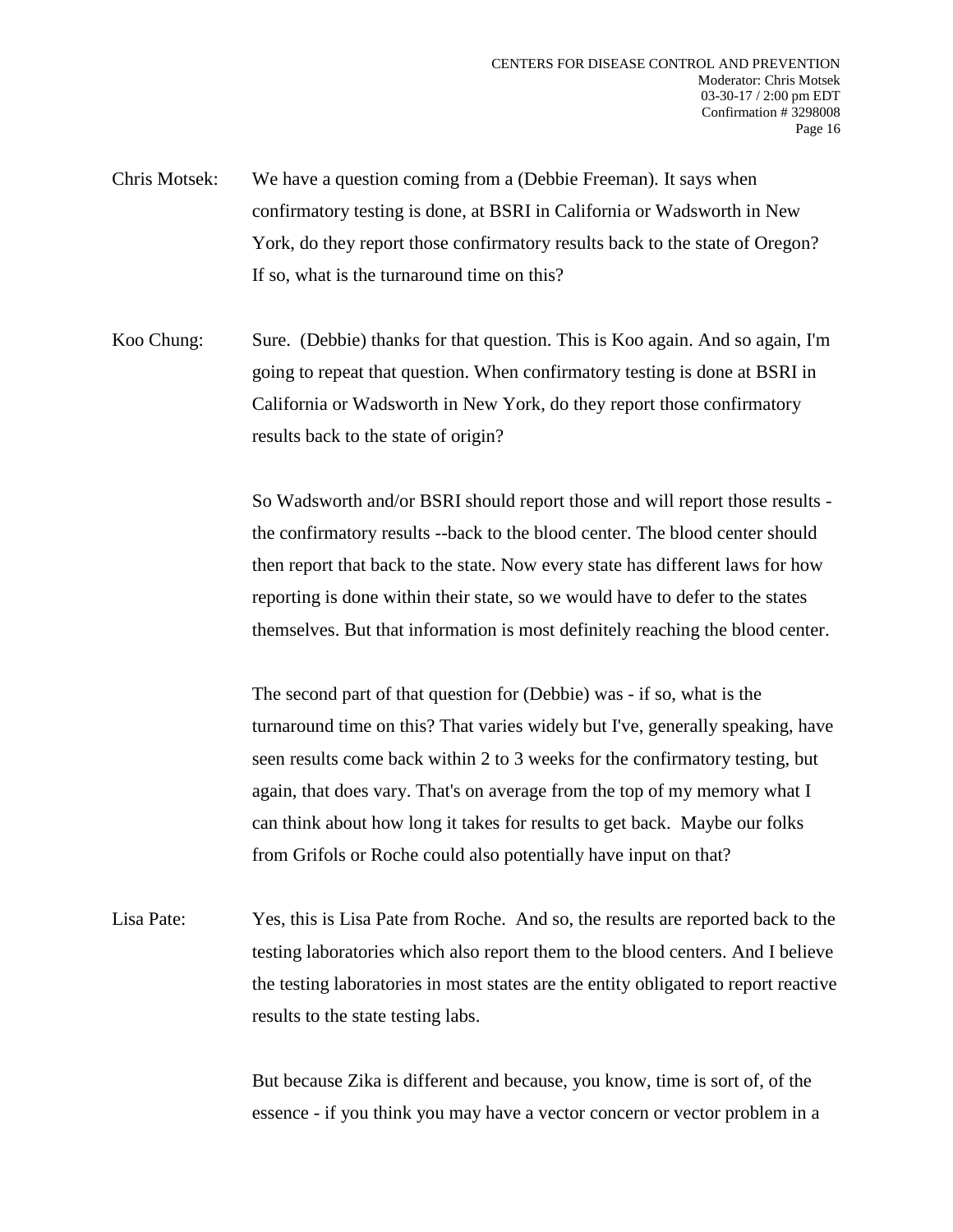location, we actually ask the blood testing laboratories to notify us within 24 hours. If there is a reactive donation, and we then report that information to both CDC and FDA who are, you know, very interested in monitoring the situation - and they may reach out to you.

So, there's kind of a different pathway for Zika than there is for HIV or HCV, for example, where intervening, you know, with a mosquito isn't really the problem. So you may get information sooner than later. We try to do that. It's worked very well in Florida and Texas as well, and we hope that it will also serve other states as, you know, as cases pop up during the spring and summer.

Operator: And we have a question on the line from (Leah Colton). Your line is open.

- (Leah Colton): Hi, my question regards the number of presumptive viremic donors that have been identified in the United States. First of all, do we have an estimate for the denominator for that value? And second of all, of those 40- however many those were for the total United States that were identified, have they all been confirmed in the manner that you described?
- Koo Chung: So this is Koo again. So you're speaking of the presumptives. So of the 43 what is the denominator for the 43, and also, if these 43 have been confirmed using the processes that I've laid out today?
- (Leah Colton): That's correct.
- Koo Chung: Okay, so to your first question, what is the denominator of these 43? That's kind of difficult to answer, but every blood center in the United States should be screening their blood for Zika virus. So these numbers should vary to the line - vary closely with what's - numbers of - total number of transfusions that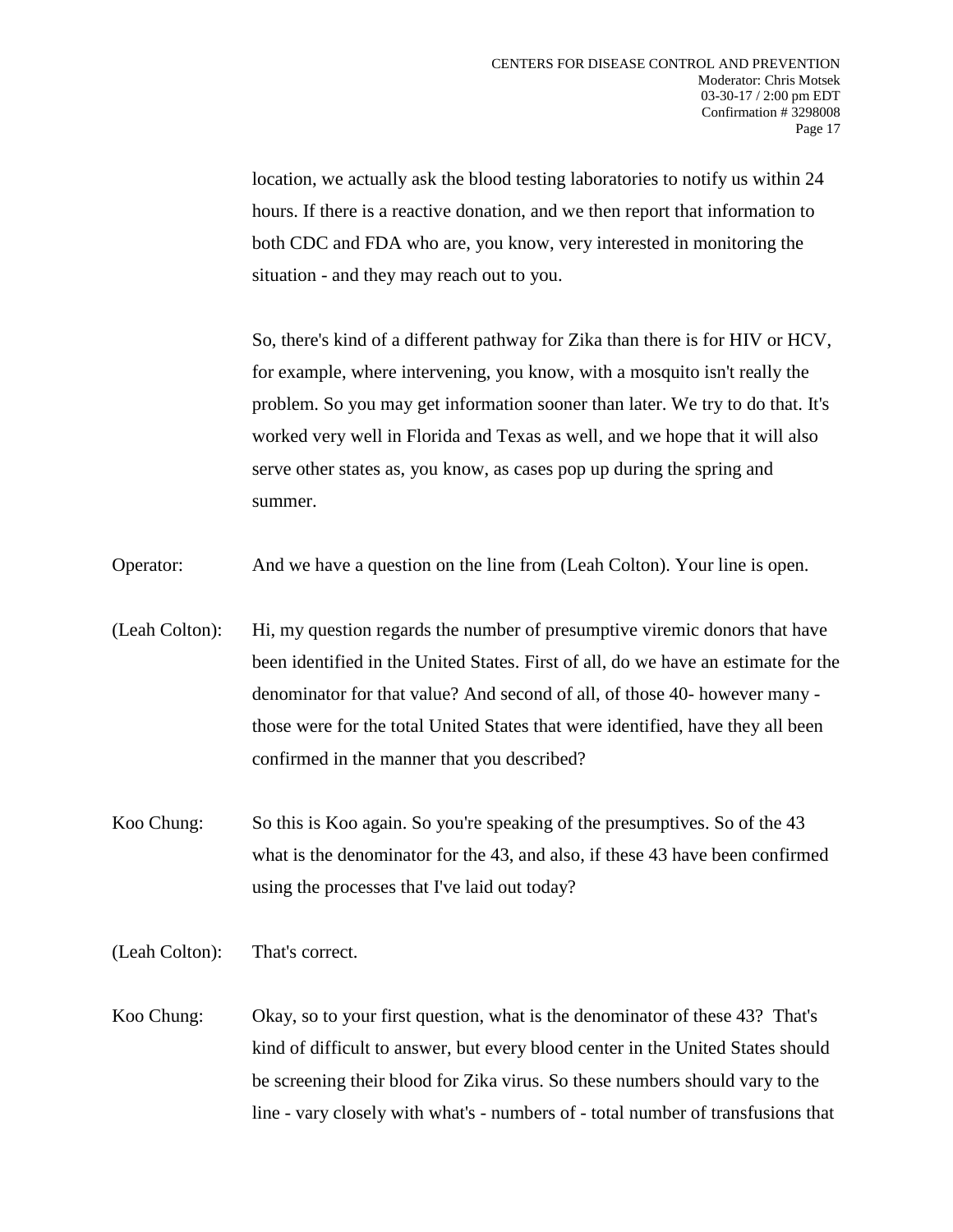have been reported in, for example, the National Blood Collection and Utilization Survey that's been reported through by CDC.

To your second question, have these presumptive viremic blood donors been, I guess, vetted through these algorithms? That's also a pretty difficult question to answer, but generally speaking -yes. There are some states that are using the test results - the results that are provided by the INDs - to help make their determination as to whether a donor is viremic, and whether that is a confirmed positive. But there are also other states that are using their own laboratory screening and collecting their own samples to make that determination as well.

- (Leah Colton): Thank you.
- Koo Chung: Sure. There was also a question again from (Debbie Freeman) again. She asks, is that reported via the AABB Biovigilance Network within the 24-hour period? So I guess it's important for me to separate this here.

The AABB Biovigilance Network is separate from the ArboNET reporting and from other reporting that's being done by Roche and Hologic as well as CDC. AABB has asked their blood centers to participate in this, their biovigilance Zika network. But I believe that is a voluntary reporting system. So I can't speak too much to that. Thank you again for the question (Debbie).

Operator: I'm currently showing no further questions on the phone line. I would like to remind participants if you would like to ask a question to press star one. All right and we do have another question. One moment please. Our question is from (Wendy Webbly), your line is open.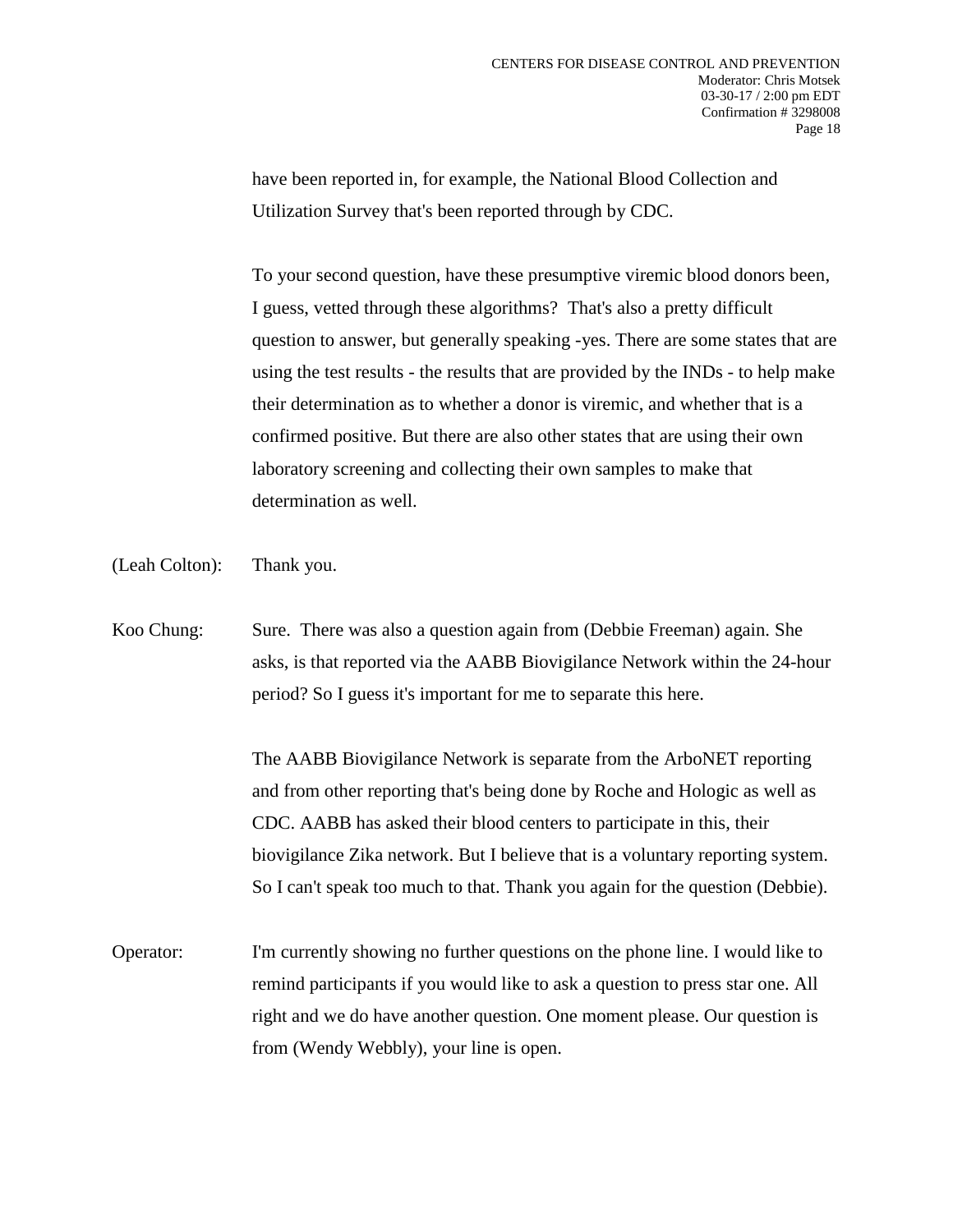(Wendy Webbly): Hi, I have a question regarding some results we received today. They're a little bit different than the original results that we had been receiving. Before we would receive the reactive, and these particular results came in as NAT positive.

> Is it still just the screening test or, when they come back as NAT positive, have they been vetted and we're not seeing all of the vetting like we used to?

Koo Chung: Hi, this is Koo Chung again. So I think I just got this question from Ms. (Baker) as well via email, and I was going to try and reach out to her after our call today. But can you - so you're saying that previously you were receiving these notices and they were using the terminology reactive but now they're using the word NAT positive? Is that...

(Wendy Webbly): Yes.

Koo Chung: ...okay. So I guess - it could be, and I'm not sure which testing platform is being used that you're speaking of, but generally speaking the word reactive is used when we're talking about the IND NAT; and if we're talking about PCR or they said NAT positive - is what they said?

(Wendy Webbly): Mm-hmm.

Koo Chung: That could potentially be referring to the CDC Trioplex NAT assay - that's being run as a confirmatory, part of the confirmatory algorithm. I'll also ask Roche and/or Hologic - if they have any questions or any comments about that.

Lisa Pate: As you said this is - oh this is Lisa Pate from Roche -- as you said to our test results from cobas are reported as reactive. And I believe you're right that the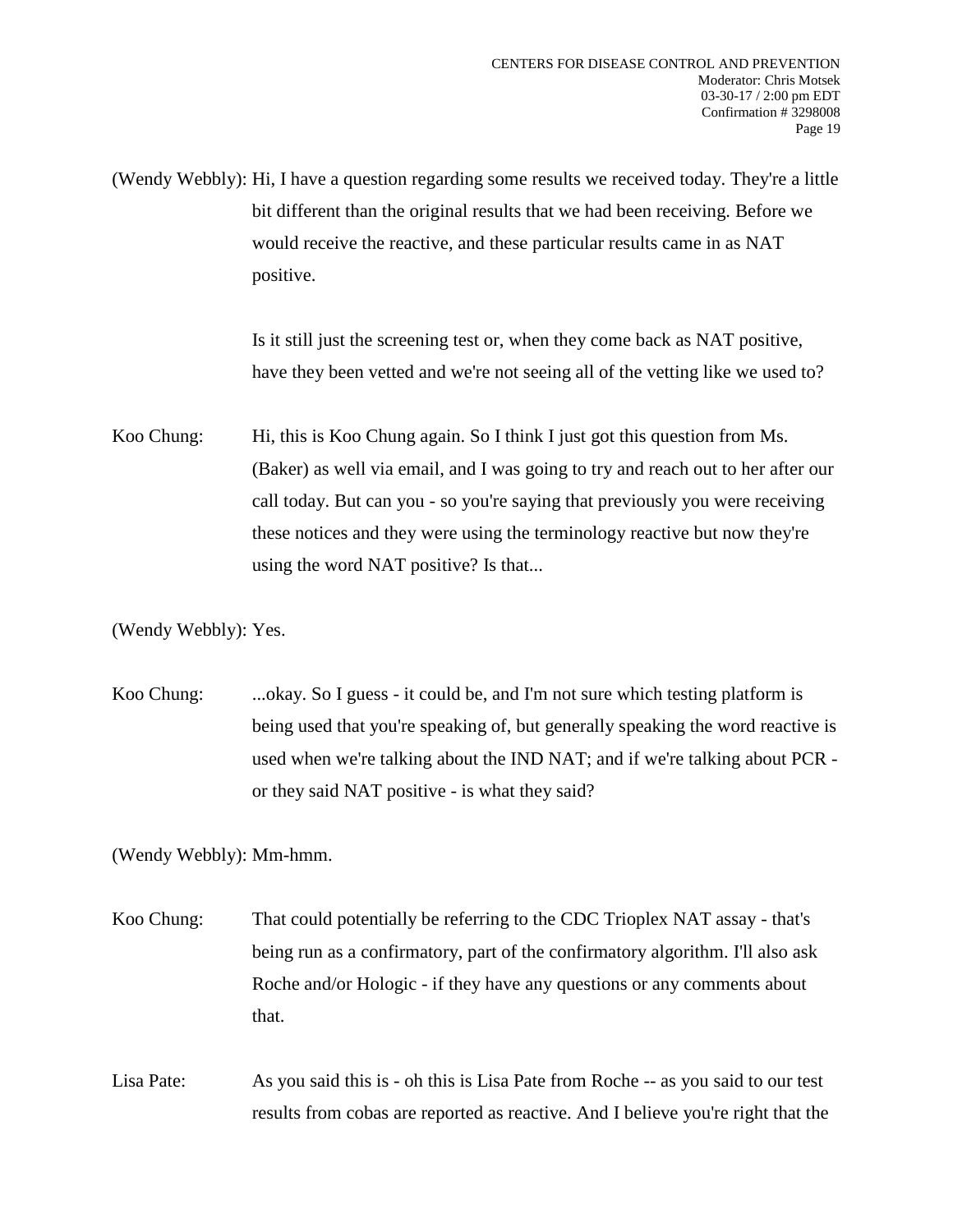NAT confirmatory or the NAT done at BSRI is reported as positive, or negative, or in some cases equivocal.

So I can't interpret the information that the person asking the question is asking without sort of knowing, where is, where in the process this donation is. It's a reasonable thing to try to reach out to whoever sent you that result and ask for clarification from them to make sure that everybody's using the same words to mean the same thing.

((Crosstalk))

- Steve Thomas: Lisa, hi. And this Steve Thomas from Grifols, and I just wanted to confirm that that is how we report as well. We do report our Procleix result as reactive, or nonreactive, and the alternative NATs are usually positive or negative.
- Koo Chung: This is Koo again. And I think I'll reach out to I think to Ms. Baker specifically to round out that question later this afternoon. Thanks for that.

I think we have another question in the chat box from (Shelby). What is the percentage of true positive viremic blood donors among those that screen positive on initial screening? (Shelby) thank you very much for that question. And I think this one - I'm going to let Roche and Grifols tackle this question.

Lisa Pate: Okay. So this is Lisa Pate from Roche. So I'm not sure. There are kind of two ways to answer the question. One would be the overall specificity of the assay, which the data's not yet been reviewed by the FDA, but we've reported it in public forum that our specificity is 99.997%.

> With respect to the specific, you know, how many of the reactives have been confirmed with alternate NATs and or IgM? I believe it's - I want to say - it's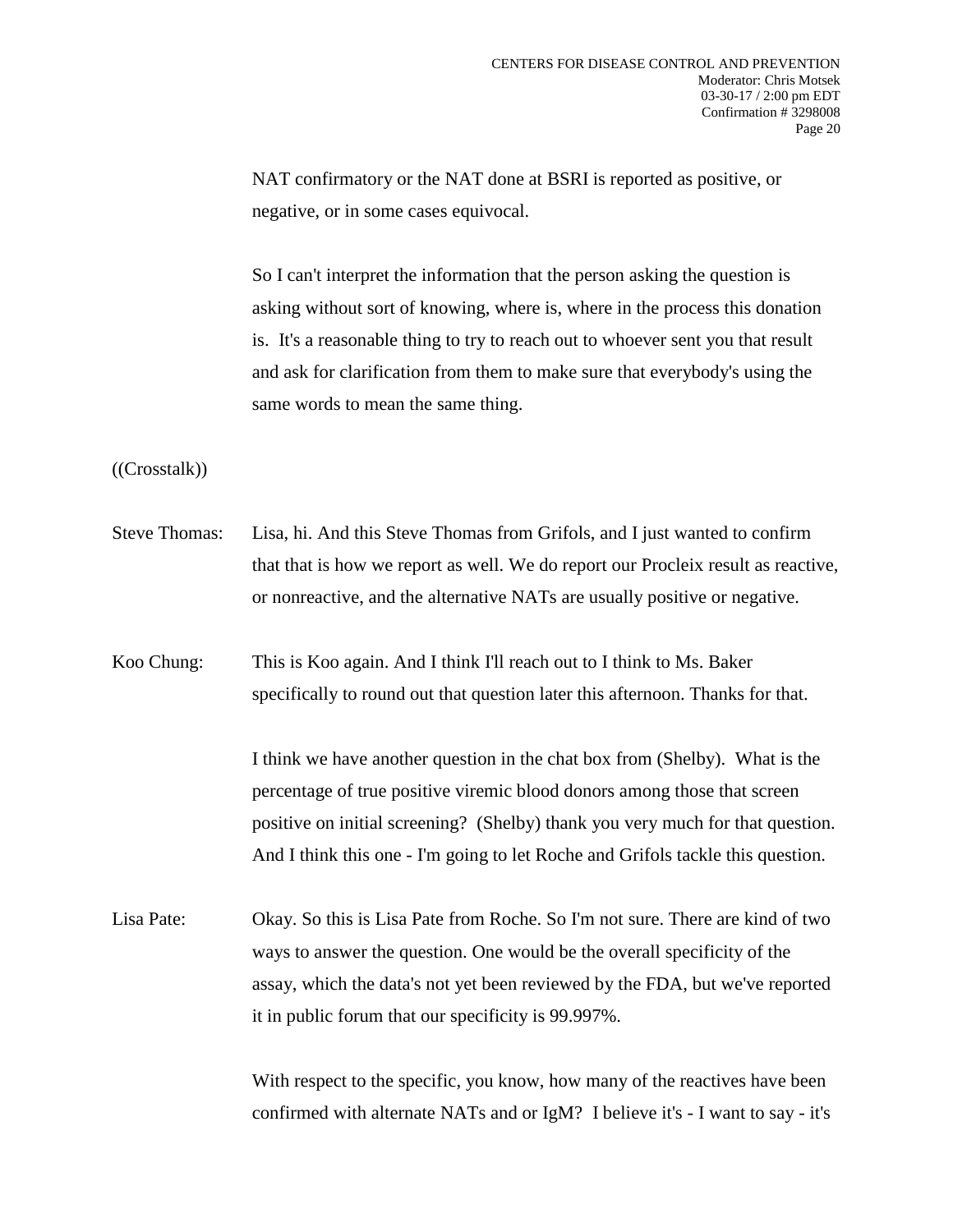about two thirds of them have been. There's some in process and we're, you know, there's a number that are still being followed up, so I don't know that exact number.

Be mindful of the fact that those - our assay as well as Grifols - is very much, you know, considerably more sensitive than the alternative NATs that are being used to try to confirm them. So, you know, often we have to wait for IgG - or rather IgM results to come back before we can confirm. But I hope that answers your question.

- Steve Thomas: Hi, this is Steve Thomas again from Hologic. So for our sensitivity it is at 99.997 and for us we have 19 confirmed reactives out of a total of 108, which is about .18% - or 18%, sorry.
- Koo Chung: (Shelby) I hope that answers you question and thank you for that Lisa and (Tom) - and Steve.
- Lisa Pate: Sure, you're welcome.
- Koo Chung: So if we don't have any other questions on the line operator, I was wondering if maybe Roche and or Grifols may want to speak of their assays in a little more detail. Or if they have anything else they wanted to add to our conversation today.
- Lisa Pate: I think, this is Dr. Pate again from Roche, I think that you covered sort of the algorithm or the - under the IND for testing - and what's used to confirm it really well. There's not a lot of other specifics about the assay that I can say.

One is, one point would be that it's run on our cobas 68 or 8800 system which is our newest analyzer. But other details? There's nothing really, I think, that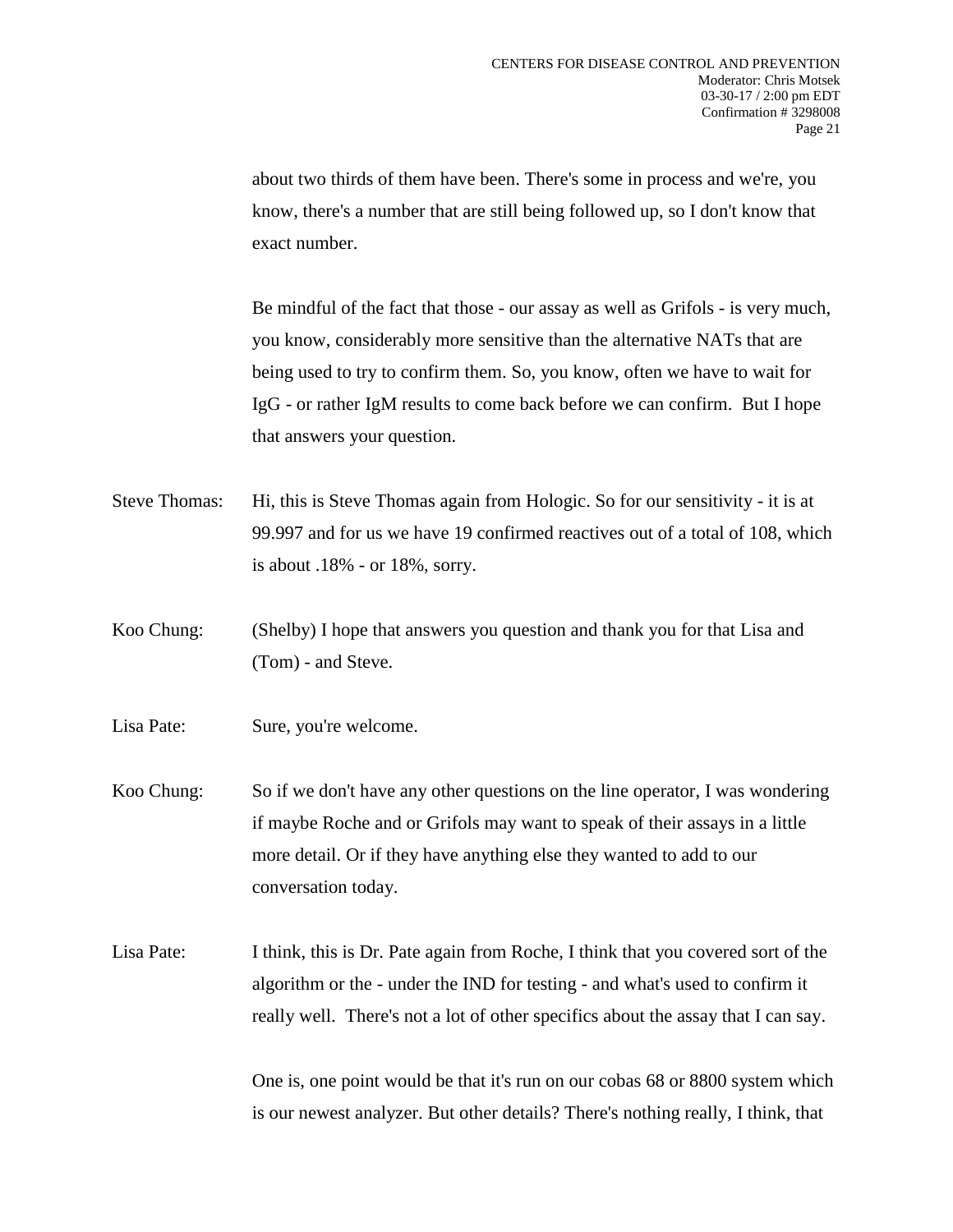would probably be germane at this moment. Although, one thing I will say is, I did say that we had - we tried to - we ask our blood laboratories to report to us within 24 hours and then I report to CDC. And it is personal. It's me that does it - reports to CDC and FDA - and then CDC reaches out to state public health.

In Florida and Texas, though, we have included in our list state health authorities that want to be notified kind of at the same time or soon after CDC. And we're willing to try to do that if you have a particular concern. You know, if you're in a state that happens to be, you think, at high risk for Zika cases in the coming months - if you want to reach out to me - it's lisa.pate@roche.com.

I can, you know - we can have a conversation and see how we might be able to help you kind of get the information even faster than if you have to wait for CDC to call you. Which probably doesn't take very long anyway. You know, our goal is really to facilitate the public health response to Zika, and we want to work with you, you know, as much as we can.

Steve Thomas: Hi, and this is Steve Thomas again from Grifols - and not a whole lot of additional information. Just that the Zika virus assay is run on the Panther system and we also do get our reporting of initial reactives within 24 hours, and we also do our reporting to FDA, CDC, and AEDB regularly on reactives and total testing done. And if there's any additional questions that you have regarding our specific IND assay please feel free to contact us at Grifols. Chris Motsek: Brandon are you seeing any more questions in the queue?

Operator: I'm showing no further questions at this time.

Chris Motsek: Well Koo, we just want to thank you for the information and the questions and answers. I just want to remind everyone - our audience out there - that the